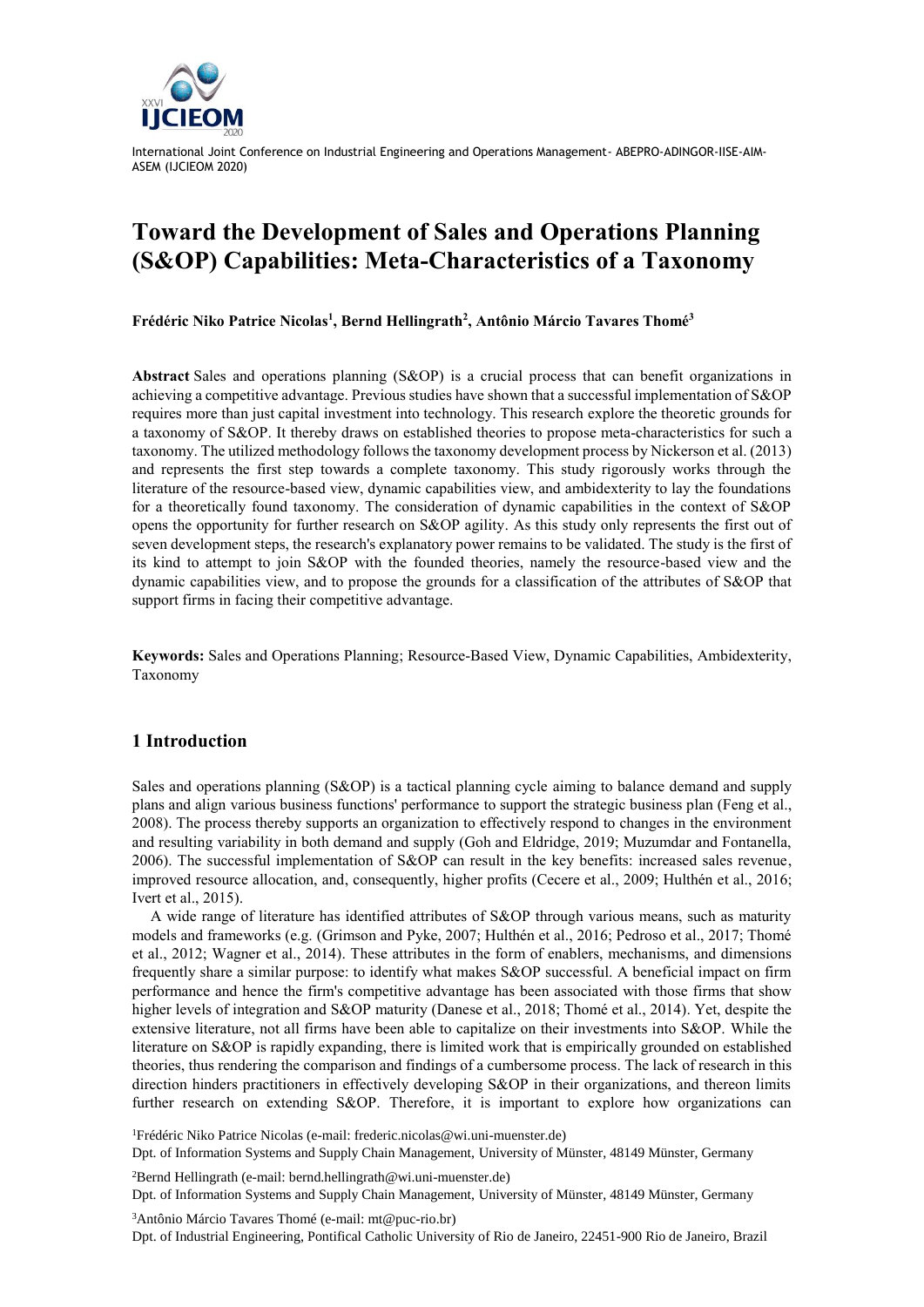

proficiently develop and deploy the resources and capabilities specific to S&OP. The goal of this study is thus to provide a first contribution towards a clear understanding of the constructs that are employed in S&OP and to contribute to academia by proposing the theoretic grounds upon which these constructs can be mapped.

The success of collaboration in supply chains, and thus also of practices such as S&OP, can be understood through the theoretical underpinnings of the resource-based view (RBV) (Ramanathan and Gunasekaran, 2014). Thus, it is no surprise that since its conception, the RBV or resource-based theory has become an influential theory in various management fields such as strategy, marketing, and information systems (Wade and Hulland, 2004). Furthermore, previous researchers point towards the RBV for further research on how S&OP can contribute to generating a competitive advantage (Kristensen and Jonsson, 2018) or have partly incorporated RBV into their research (Hollmann et al., 2015). The RBV or resourcebased theory considers resources as the sum of a firm's assets, competencies, and capabilities (Hall, 1993). Therefore, it characterizes a firm's competitive advantage through the bundle of resources it possesses (Wójcik, 2015). The perspective of the RBV could thus complement previous research on S&OP, which finds that resource management is important for S&OP (Noroozi and Wikner, 2017). Reaching beyond the traditional RBV, the dynamic capabilities view (DCV) and ambidexterity theory can further characterize the firm under changing environments. The rationale for selecting these theoretical groundings is that the RBV provides a robust basis upon which the firm's resources can be identified and evaluated (Mikalef and Pateli, 2017), the DCV expands the static view of the RBV to incorporate environmental changes (Teece et al., 1997), and the ambidexterity theory ties the concept of RBV and DCV together. Thus, classifying S&OP's attributes into a taxonomy with the characteristics of the RBV complemented by the DCV supports firms to explain the rent-yielding properties of organizational capabilities (Makadok, 2001; Mikalef and Pateli, 2017).

This paper paves the way to delineate and classify the capabilities of S&OP grounded on the resourcebased theory by showcasing how the RBV in conjunction with DCV and ambidexterity can be utilized as a meta-dimension to classify attributes described in the literature into a theoretically found taxonomy. Therefore, this research conducts the first out of seven steps towards the development of a taxonomy (Nickerson et al., 2013). The proposed meta-dimensions contribute to S&OP's theoretical foundation and are a precursor for a taxonomy that will serve organizations as guidance towards successful S&OP.

The paper is organized as follows: First, a brief overview of the literature on the resource-based theory, dynamic capabilities theory, and ambidexterity, as well as S&OP, is given. Secondly, the methodology for the development of a taxonomy with meta-characteristics is described. Then the meta-characteristics for the attributes of S&OP based on the constructs of the RBV and DCV are described. This paper ends with a conclusion and outlook on further research.

## **2 Theoretical Background**

#### **2.1 Sales and Operations Planning**

S&OP centralizes the planning and decision-making of various functions and business plans into a single organization-wide process. S&OP's core purpose lies in balancing demand and supply plans and bridging strategic to operational plans by aligning various functions (Feng et al., 2008; Thomé et al., 2012). It thereby integrates the management on both horizontal and vertical levels to develop a rolling horizon plan covering the tactical planning horizon (typically three to 18 months) (Thomé et al., 2012). When developed to higher maturity stages, S&OP covers intraorganizational and interorganizational coordination of plans and becomes an essential part of supply chain management (Grimson and Pyke, 2007; Tuomikangas and Kaipia, 2014; Wagner et al., 2014).

Numerous studies have examined S&OP from distinct perspectives. As such, in their studies, Thomé et al. (2012) synthesize the literature into four dimensions, Kristensen et al. (2018) have identified contextual variables that influence the process, Tuomikangas et al. (2014) identified six coordination mechanisms, and Pereira et al. (2020) have examined S&OP from a modeling perspective. Further, Pedroso et al. (2017) identify ten maturity models for S&OP, which describe 18 different dimensions, ranging from technology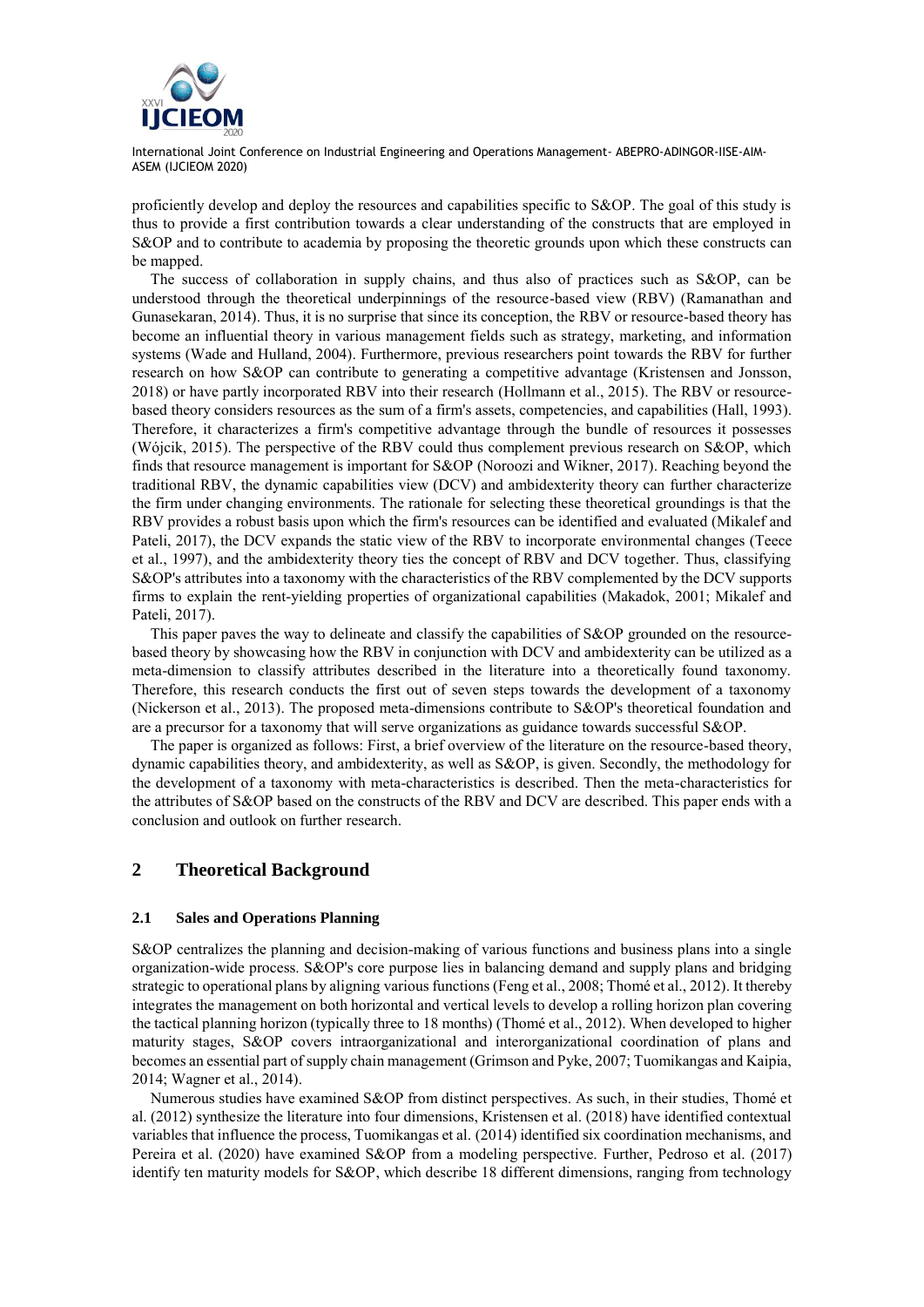

to supply chain integration, over various maturity stages. These studies – and many more – have each identified some attributes that enable the efficient or effective execution of S&OP within the firm. Thereby the attributes of the individual contributions share commonalities under which they can be classified. As such, a common ground Becker et al. (2010) found that maturity models often lack a strong theoretical grounding, yet many attributes described in maturity models can be understood in the context of the RBV and the DCV. However, there has been little effort in delineating and classifying the resources and capabilities of S&OP. Thus, this study aims to develop the theoretical foundations upon which the attributes described in the literature can be depicted through the constructs of the RBV and DCV to structure the field for further research. The resulting meta-dimensions form the basis for a taxonomy, allowing practitioners to consciously choose which resources and capabilities are more appropriate to develop for their organization or whether they are better at developing new ones.

#### **2.2 Resource-Based View**

The resource-based theory takes its origins in the work of Penrose (1959), who pioneered the firm's resource perspective (Wang and Ahmed, 2007; Wójcik, 2015). The term "resource-based view" was put forward by Wernerfelt (1984), who argues that considering a firm's resource portfolio leads to immediate insight. The RBV theory gained popularity after the studies of Prahald and Hamel (1990) and Barney (1991) (Wang and Ahmed, 2007; Wernerfelt, 1995). While Wernerfelt (1984) considers resources as those "tangible and intangible assets which are tied semipermanent to the firm" (p. 172), Barney (1991) defines firm resources as "all assets, capabilities, organizational processes, firm attributes information, knowledge, etc. controlled by a firm" (p. 101) that are linked to the firm's performance. Therefore, according to Barney (1991), a firm's resource should have the so-called VRIN attributes - valuable, rare, imperfectly imitable, and nonsubstitutability – to yield a sustained competitive advantage. While the VRIN attributes of resources have been widely adopted, the scope of the term resources has been challenged (Wójcik, 2015). In contrast to Barney (1991), Hall (1993) argues that resources comprise the sum of the firm's assets and competencies, while capabilities are developed based on these resources (Wójcik, 2015). The aforementioned is in line with Wang and Ahmed's (2007) supposition that organizational routines, processes, and capabilities are developed based on the firm's resources.

This study adopts the view of Hall (1993) and Wang and Ahmed (2007) on resources. Thereby an asset is characterized by one's ability to possess said asset, while a competence is one's ability to perform an action (Hall, 1993). Capabilities thus refer to a specific skill of a workforce or of the organization itself. In conformity with Barney's (1991) subdivision of resources into physical capital resources, human capital resources, and organizational capital resources, this study assumes that solely the physical capital resources can consist of both tangible and intangible resources in the form of assets and that human capital resources and organizational capital resources consist of intangible resources in the form of competences. Physical capital resources comprise assets such as technological systems and specialized equipment, but also trademarks or patents. While the latter two are in their essence intangible, none physical goods, they can be made tangible through documents, and as such, traded as an asset. Human capital resources, such as training and experience, and organizational capital resources, like reporting structures and coordination systems, always remain intangible.

Within the RBV, the perspective of capabilities has evolved (Wójcik, 2015). In alignment with the definition of resources, this study also follows the definition of capabilities by Wang and Ahmed (2007):

*"Capabilities refer to a firm's capacity to deploy resources, usually in combination, and encapsulate both explicit processes and those tacit elements (such as know-how and leadership) embedded in the processes."* (Wang and Ahmed, 2007, p. 35)

Thereby - as Wójcik (2015) points out - capabilities differentiate from routines. According to Winter (2003), routines are characterized by a pattern of interactions that form a collective behavior, and are undertaken repeatedly and are based on tacit elements. Capabilities are shaped by the conscious decisions made, while routines are shaped unconsciously. In themselves, capabilities can be further subdivided into various hierarchical levels. Hooley et al. (1998) propose three levels: strategic, functional, and operational.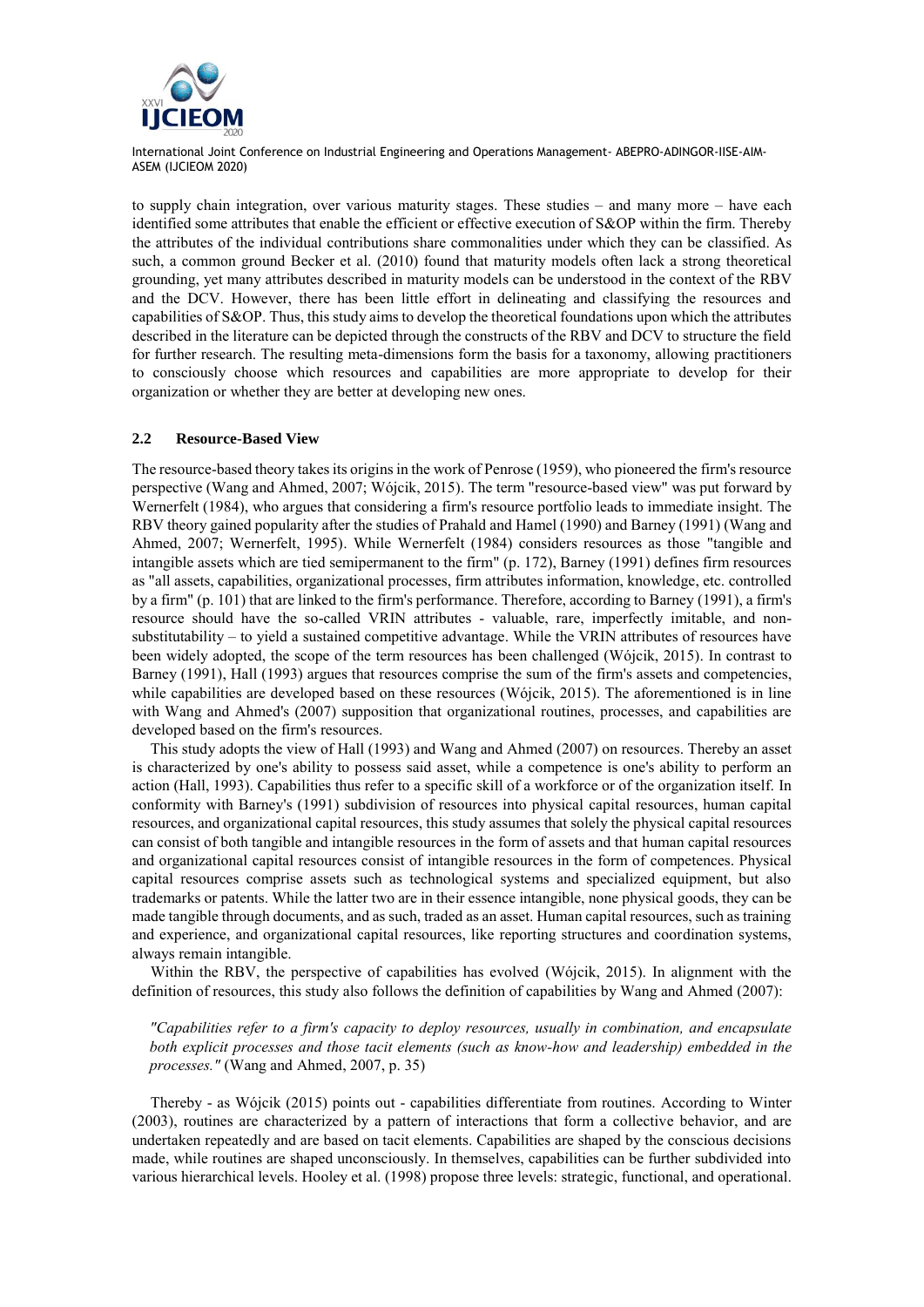

Strategic capabilities comprise the organization's ability to "identify and interpret the environmental trends and industry events affecting the organization" (Hooley et al., 1998, p. 102). Functional capabilities, on the other hand, encompass the capabilities related to specific functions within the firm. Operational capabilities refer to the skills of individuals in the organization and to specific tasks set for them.

#### **2.3 Dynamic Capabilities View and Ambidexterity**

Ambidexterity addresses a firm's challenge to align its resources in the quest to manage today's business demand efficiently (*exploitation*) while adapting to the dynamic environment to address the business demand of tomorrow (*exploration*) (Gibson and Birkinshaw, 2004). For continuous long-term success, a firm thereby needs to bridge the gap between exploitation and exploration to master both adaptability and alignment (Birkinshaw and Gibson, 2004). Various views have been developed on how firms can achieve ambidexterity: Sequential, structural, and contextual (O'Reilly and Tushman, 2013). In the sequential view, firms successively interchange between exploitation and exploration (O'Reilly and Tushman, 2013). Structural ambidexterity suggests simultaneously pursuing exploitation and exploration by employing separate subunits inside the firm (O'Reilly and Tushman, 2013). Lastly, contextual ambidexterity refers to a firm's capacity to simultaneously achieve exploitation and exploration (Birkinshaw and Gibson, 2004). Thereby, Birkinshaw and Gibson (2004) suggest that contextual ambidexterity relies on the business context that encourages individuals to judge by themselves on a balance between alignment and adaptability. In a study on the application of all three approaches to ambidexterity, Kauppila (2010) concludes that firms are likely to use a combination of structural and contextual ambidexterity at both intraorganizational and inter-organizational levels (O'Reilly and Tushman, 2013).

According to O'Reilly and Tushman (2008, 2013), ambidexterity is "about developing the capabilities necessary to compete in new markets and technologies that enable the firm to survive in the face of changed market conditions" (p. 330). While the RBV has focused on the exploitation of firm-specific resources and capabilities, with dynamic capabilities, a further extension has evolved within this theory (Teece et al., 1997). These dynamic capabilities build on the exploratory ability of the firm. Dynamic capabilities are thereby defined as "the firm's ability to integrate, build, and reconfigure internal and external competences to address rapidly changing environments" (Teece et al., 1997, p. 516). The DCV distinguishes from the RBV as the dynamic capabilities rely on the firm's resources and the market position, extending the perspective beyond the firm's boundaries (Schreyögg and Kliesch, 2006; Teece et al., 1997). As such, dynamic capabilities emphasize a firm's constant pursuit for re-creation (Wang and Ahmed, 2007). This places dynamic capabilities "at the heart of the ability of a business to be ambidextrous" (O'Reilly and Tushman, 2008, p. 190). Given the close interrelations between ambidexterity and dynamic capabilities, various authors have identified ambidexterity to in itself be a dynamic capability (Jansen et al., 2009; O'Reilly and Tushman, 2008; Teece, 2007). O'Reilly and Tushman (2013) argue that ambidexterity "is reflected in a complex set of decisions and routines that enable the organization to sense and seize new opportunities through the reallocation of organizational assets" (p. 332).

# **3 Methodology for Taxonomy Development**

Taxonomies have been widely developed to classify objects of interest (Nickerson et al., 2013). Thereby, the term taxonomy has been used inconsistently and often confused with classifications and typologies by previous researchers (Nickerson et al., 2013). The term classification can "refer to both the system or process of organizing objects of interest and the organization of the objects according to a system" (Nickerson et al., 2013, p. 338). Both typologies and taxonomies are types of classifications. Bailey (1994) defines taxonomy as empirically or inductively defined, while a typology is conceptually or deductively defined.

According to Nickerson et al. (2013), there are three different approaches to taxonomy development: adhoc (intuitive), deductive (conceptual), and inductive (empirical). Furthermore, deductive and inductive approaches can be combined into a hybrid approach. In such a hybrid approach, the researcher combines deductive and inductive perspectives (Nickerson et al., 2013).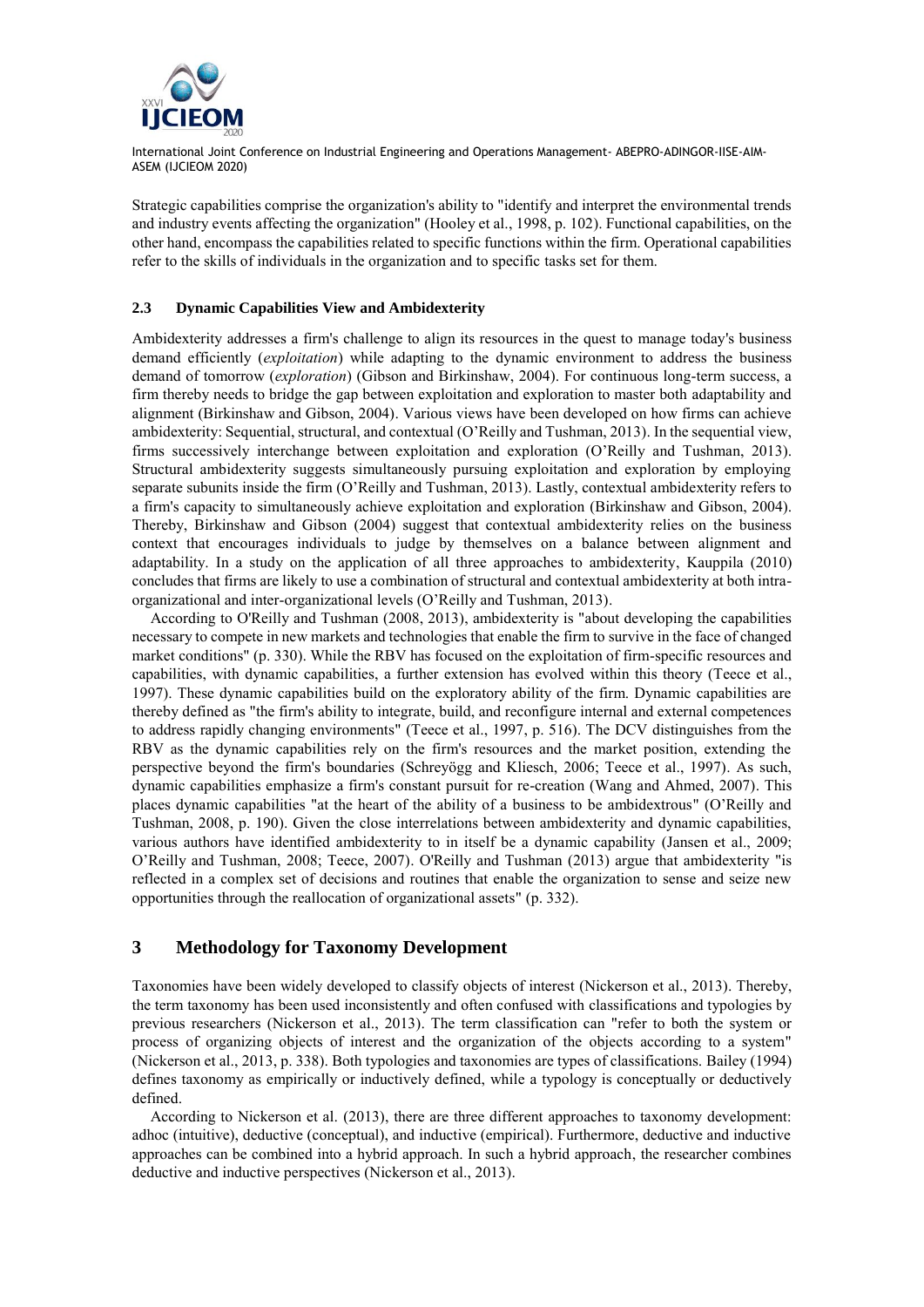

This study follows a hybrid-approach based upon the approach of Nickerson et al. (2013), which is in line with the design-science guidelines of Hevner et al. (2004). Nickerson et al. (2013) propose a sevenstep process that offers a path for both an empirical and a conceptual approach. The initial steps of the process are thereby identical for both approaches: (1) Determine meta-characteristics, (2) determine ending conditions, and (3) decision to begin with an empirical or conceptual approach. When choosing the empirical approach, the steps are: (4e) Identify (new) subset of objects, (5e) Identify common characteristics of group objects, and (6e) group characteristics into dimensions to create (revise) taxonomy. For the conceptual approach, on the other hand, the steps are: (4c) Conceptualize (new) characteristics and dimensions of the objects, (5c) Examine objects for these characteristics and dimensions, and (6c) Create (revise) taxonomy. After the sixth step, the path rejoins for the final step: (7) check if the ending conditions have been met. If the ending conditions have not been met, the researcher is pointed back to repeat the process from step (3) and can again choose with which approach to continue, thereby enabling the author to incorporate the knowledge gained in the previous iterations.

This study aims at developing the meta-characteristics as the first step towards a full taxonomy for the resources and capabilities of S&OP. Thereby the meta-characteristics can be based on a theory that serves as the foundation for the taxonomy (Nickerson et al., 2013). The meta-characteristics should fulfill two requirements: (i) "the meta-characteristics should be based on the purpose of the taxonomy" (Nickerson et al., 2013, p. 343), and (ii) each identified characteristic of the taxonomy must be a logical consequence of the meta-characteristics (Nickerson et al., 2013; Soto Setzke et al., 2020). The meta-characteristics should thus meet the requirements of the intended users and structure the characteristics of the taxonomy. As a taxonomy's characteristics must be mutually exclusive and collectively exhaustive (Soto Setzke et al., 2020), said condition likewise applies to the meta-characteristics. The development of the meta-dimensions for a capabilities perspective of S&OP is described in the following section.

## **4 Meta-Characteristics of S&OP**

We start this discussion by elaborating on the intended purpose and use of the taxonomy, delineating the constructs and levels for each theoretical perspective's pertinent constructs, and finally describing how they interrelate as meta-characteristics for sales operations planning.

The intended purpose for taxonomy is to delineate and classify the attributes of S&OP that enable the efficient and effective execution of an S&OP process and thus yield a competitive advantage for the firm. This study argues that the RBV and DCV are a valuable addition to the research on S&OP. Although the S&OP process is frequently manifested in various forms, the resources and capabilities that build the S&OP process's core are assumed to prevail. Contemplating S&OP through the RBV and DCV offers the possibility to link the S&OP process to the firm performance. Thereby, practitioners can draw from the resulting taxonomy to guide their efforts to contrive and evolve their S&OP process, while the theoretic foundation provides a valuable contribution to academia. The impact of a taxonomy can be more significant when it leads to theory (Varshney et al., 2015). When a taxonomy leads towards a theory, it is called a taxonomic theory (Gregor, 2006). Thereby, Varshney et al. (Varshney et al., 2015) propose a prescriptive framework with the necessary conditions for a taxonomy's constructs to be considered a taxonomic theory. The development of such characteristics that meet the conditions for a taxonomic theory can be a ponderous process. This study thus utilizes founded theories with its established constructs to lay the foundations of a taxonomy. Drawing the meta-characteristics from pre-existing constructs can significantly reduce the development process and simultaneously ensure the taxonomy's theoretic viability.

As previously mentioned, the proposed meta-dimensions build on the RBV and DCV. As the S&OP process is not solely a static organizational process, but also dynamically evolves with environmental and technological change, the traditional resource and capabilities constructs can be insufficient to describe the firm's capabilities regarding environmental changes. The study thus adopts the constructs assets and competencies as resources, functional and strategic capabilities form the RBV, as well as dynamic capabilities, form the DCV. Thereby capabilities can be described as a higher-order formative construct (Gupta and George, 2016). To position dynamic capabilities along with the resource-based view, Wang and Ahmed (2007) propose the following hierarchical structure: Resources (zero-order), capabilities (firstorder), core capabilities (second-order), dynamic capabilities (third-order). This study adopts the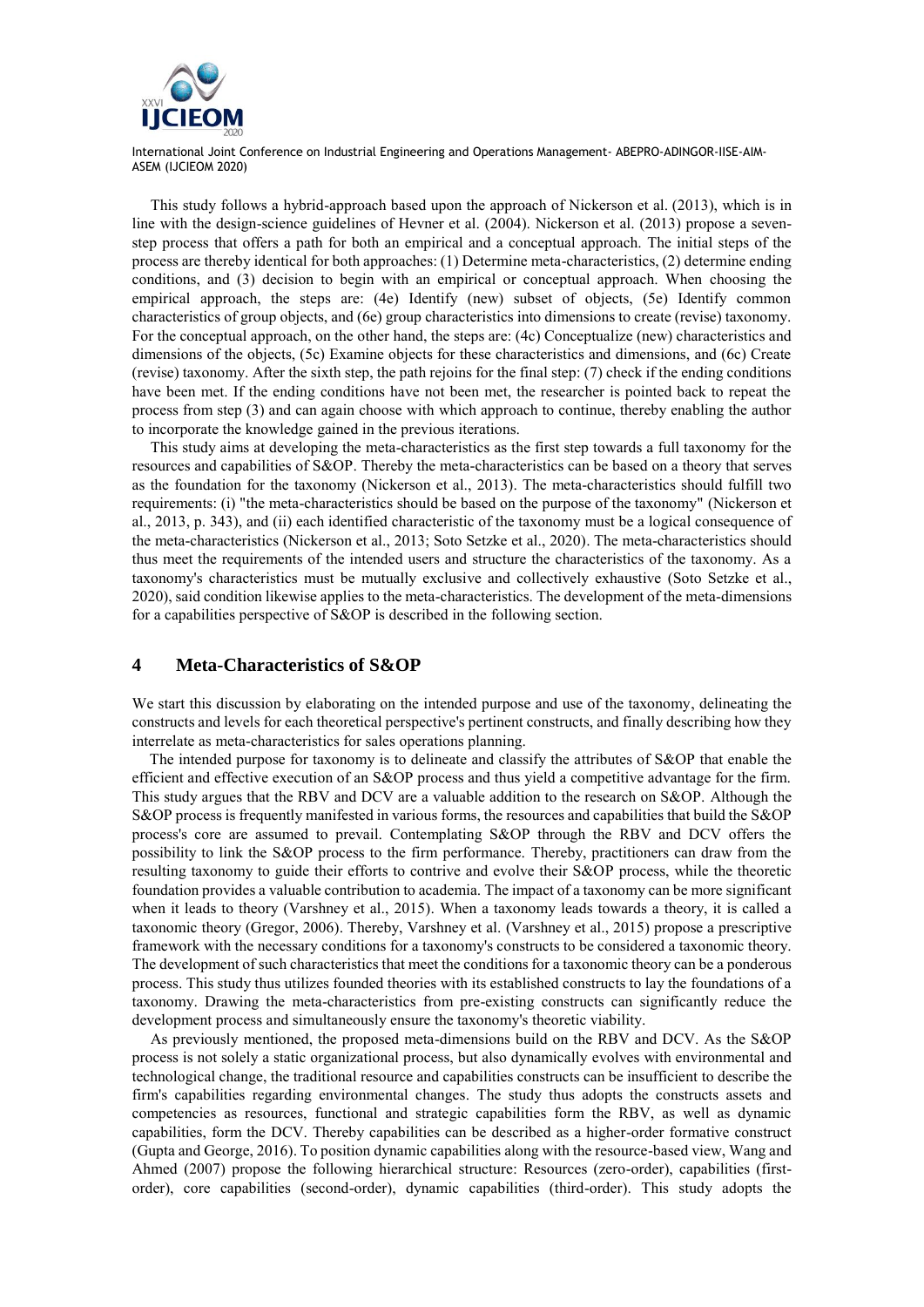

| construct<br>Formative |  | Dynamic Capabilities<br>(third level)           |              | ٠ | Ability to cyclical renew its lower-order capabilities<br>and resources according to the environmental<br>change |  |
|------------------------|--|-------------------------------------------------|--------------|---|------------------------------------------------------------------------------------------------------------------|--|
|                        |  |                                                 |              |   |                                                                                                                  |  |
|                        |  | Strategic Capabilities<br>(second level)        |              | ٠ | Ability to integrate resources and lower-order<br>capabilities with reference to the adopted strategy            |  |
|                        |  |                                                 |              |   |                                                                                                                  |  |
|                        |  | <b>Functional Capabilities</b><br>(first level) |              | ٠ | Ability to employ resources as to attain a desired<br>outcome                                                    |  |
|                        |  |                                                 |              |   |                                                                                                                  |  |
|                        |  | Resources<br>(zero level)                       | Competencies |   | Intangible abilities attached to organizational- or<br>human capital                                             |  |
|                        |  |                                                 | Assets       | ٠ | Tangible & intangible assets tied semi-permanently<br>to the firm as physical capital                            |  |

**Fig 1.** Meta-characteristics of S&OP

hierarchical structure of Wang and Ahmed (2007). Fig. 1 illustrates the structure. Thereby resources follow the aforementioned definition. Functional capabilities resemble the first-order capabilities of Wang and Ahmed (2007) and the operational and functional capabilities of Hooley et al. (1998). They are the ability to employ resources to attain the desired outcome and thereby crucial to sustaining the income stream. Strategic capabilities equate to Wang and Ahmed's (2007) core capabilities and are a bundle of resources and lower-order capabilities based on their strategic value. The strategic capabilities are thus crucial to the competitive advantage of the firm. Finally, dynamic capabilities refer to the firm's exploration and are essential for changing lower-order capabilities and resources. The dynamic capabilities further rely on the firm's market position and thus connect the constructs to the firm's environment. Each capability can be described as a formative construct of the subordinate constructs.

The individual assets and competencies are the foundation for the operational execution of S&OP and ensure its functionality. These key resources, the sum of the assets and competencies, must fulfill the VRIN criteria to stand out as factors that influence firm performance. In S&OP, those assets could be the availability of adequate data for the process or the availability of an S&OP workbench. On the other hand, competencies could be the established meeting structures as organizational capital and meeting participants' collaborative skills as human capital.

Building on the resources, the functional capabilities refer to those abilities associated with the ability to perform the planning process on a tactical time horizon. It is the ability to employ the resources in a structured form to manage today's business needs so that the S&OP process can be successfully executed, e.g., the ability to consolidate the information and employ this to derive a consensual plan. The functional capabilities thus address the exploitative nature of the firm. While it can be debated whether the S&OP process itself constitutes a functional capability (Faffelberger, 2018), this study argues that the concept of S&OP reaches further. S&OP can represent a collection of sub-processes that themselves are capabilities that need to be classified. Furthermore, the various dimensions of S&OP, as well as its integrative characteristics, result in higher-order capabilities that are associated with S&OP.

The exploration is further addressed with strategic capabilities. While the functional capabilities are related to performing the S&OP process, the strategic capabilities describe the firm's ability to develop the S&OP process and steer the S&OP process according to its strategy. The strategic capabilities might thus include digital capabilities or capabilities related to the supply chain network's strategic evolution.

While the functional and strategic capabilities and the firm's resources depict the firm in a fixed state, the dynamic capabilities further draw from market position to influence the process. Dynamic capabilities refer to the exploratory nature of the firm. They describe how the firm utilizes and exchanges its lowerorder capabilities and resources in the constant pursuit to adapt to changing environments. The dynamic capabilities can alter and ultimately dissolve the behavioral patterns described by functional and strategic capabilities (Schreyögg and Kliesch, 2006). The degree to which the dynamic capabilities are manifested can influence whether the firm pursues structural or contextual ambidexterity.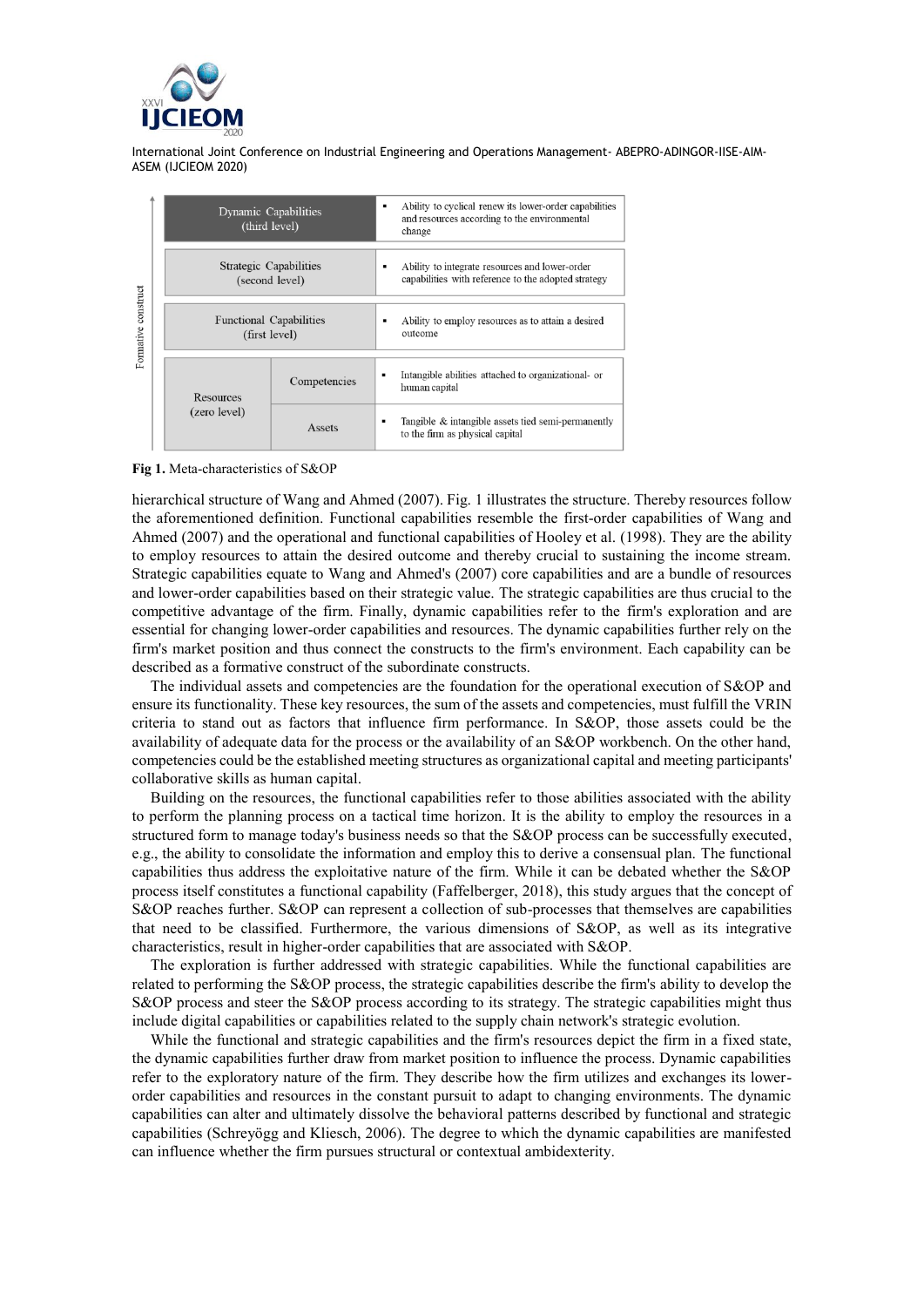

Finally, the dynamic capabilities can explain derogations from the prescribed processes. The unique ability of dynamic capabilities to draw insights from the firm's market position enables it to develop and transform the lower-order constructs. Describing S&OP through the perspective of dynamic capabilities thus offers the ability for a renunciation of the rigid viewpoint of S&OP and to instead perceive S&OP through an agile perspective. In this context, agility can be defined as the firm's capacity to efficiently and effectively redirect its resources toward creating and protecting higher yield activities as the circumstances warrant (Teece et al., 2016). Thereby, dynamic capabilities can, e.g., refer to abilities that go hand-in-hand with the application of S&OP optimization software (Grimson and Pyke, 2007). A specific manifestation could thus be the ability to utilize scenario planning as part of the S&OP process (Schlegel and Murray, 2010). Scenario planning offers the ability to imagine possible future scenarios, and firms with strong dynamic capabilities might alter their resource base to adapt to the possible outcomes (Teece et al., 2016). Teece et al. (2016) identified that scenario planning aids generative sensing, which is a form of agility. Furthermore, the broader field of IT-enabled dynamic capabilities has been identified to support organizational agility (Mikalef and Pateli, 2017), and also recent publications have investigated capabilities for business analytics and big data analytics (e.g. Chae and Olson, 2013; Cosic et al., 2015; Fosso Wamba and Mishra, 2017; Mikalef et al., 2017) that, in turn, could potentially influence the concept of S&OP. Although the IT-enabled capabilities have recently gathered increased interest by researchers, the dynamic capabilities are not limited to technological dimensions of S&OP. Dynamic capabilities relating to other dimensions, such as event-driven meetings that supersede scheduled meetings (Grimson and Pyke, 2007), reflect an agile view on S&OP.

# **5 Conclusion**

S&OP is an established practice in numerous organizations. For these organizations, it is important to leverage the full potential that S&OP can offer to improve performance and thus gain a competitive advantage. Nevertheless, the lack of a unified theoretical found perspective of S&OP hinders organizations from releasing their full potential. This study's primary goal is to present an approach to characterize S&OP based upon a robust theory. The RBV has been applied to diverse management fields, and yet it has not been utilized to characterize the resources and capabilities of S&OP. This study provides the foundation to connect S&OP with the RBV and DCV as kernel theories, and thus suggests an approach for the development of a taxonomy, with the meta-dimensions based on established constructs of the RBV and DCV. This research opens the path to further research in this area, namely, developing a taxonomy of S&OP capabilities.

The proposed meta-dimensions on the theoretical bases of the RBV and DCV for S&OP paves the way for the further development of a taxonomy for the resources and capabilities of S&OP. The utilized constructs thereby open the taxonomy up for a variety of purposes and audiences. By including the concept of ambidexterity and the perspective of dynamic capabilities, the proposed meta-dimensions further offer the ability to describe the transformation of S&OP through external influences, as such developments, like the rapid rise of information technology and its concurrent adoption in business processes, can be described (Dutta and Bose, 2015). The perspective of dynamic capabilities further contributes to evolving S&OP beyond the traditional view as a rigid process. It reflects the agile components of S&OP and opens the opportunity for further research on the progression of S&OP towards an agile process. However, as the literature on both the RBV and DCV remains divided on the definition of critical terms, the theory lacks universal clarity. The RBV and DCV should not be considered a panacea for S&OP. Future research could thus draw from other established theories that are more suitable to their respective purpose.

## **References**

Bailey, K. (1994), *Typologies and Taxonomies - An Introduction to Classification Techniques*, *Journal of the American Society for Information Science*, Vol. 47, SAGE Publications, Inc., available at:https://doi.org/10.4135/9781412986397.

Barney, J.B. (1991), "Firm Resources and Sustained Competitive Advantage", *Journal of Management*, Vol. 17 No. 1, pp. 99–120. Becker, J., Niehaves, B., Poeppelbuss, J. and Simons, A. (2010), "Maturity Models in IS Research", *ECIS 2010 Proceedings*, p. 42.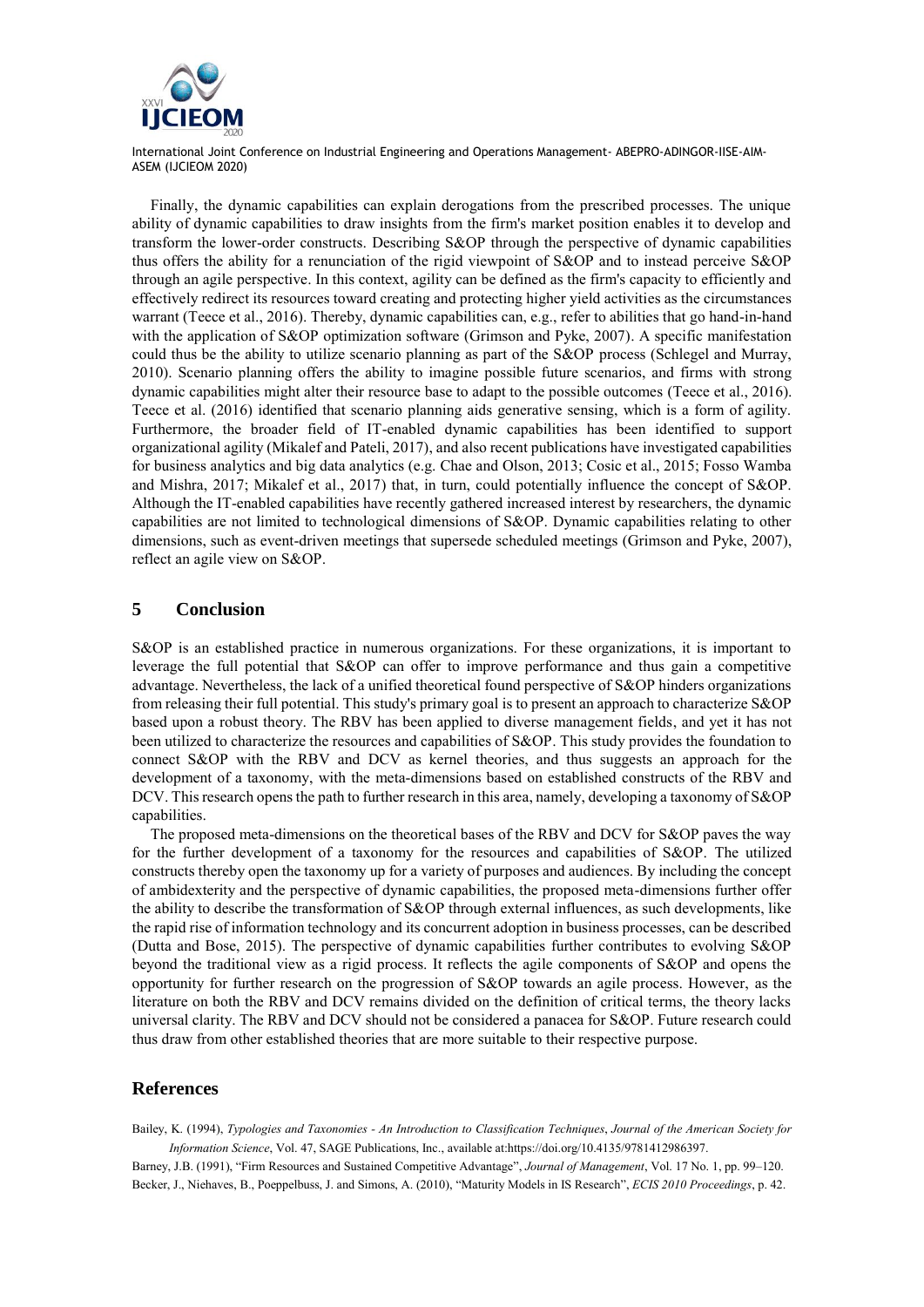

- Birkinshaw, J. and Gibson, C. (2004), "Building Ambidexterity Into an Organization", *MIT Sloan Management Review*, Vol. 45 No. 4, pp. 47–55.
- Cecere, L., Barrett, J. and Mooraj, H. (2009), *Sales and Oeprations Planning: Transformation from Tradition.Pdf*.
- Chae, B.K. and Olson, D.L. (2013), "Business analytics for supply chain: A dynamic-capabilities framework", *International Journal of Information Technology and Decision Making*, Vol. 12 No. 1, pp. 9–26.
- Cosic, R., Shanks, G. and Maynard, S.B. (2015), "A business analytics capability framework", *Australasian Journal of Information Systems*, Vol. 19, pp. S5–S19.
- Danese, P., Molinaro, M. and Romano, P. (2018), "Managing evolutionary paths in Sales and Operations Planning: key dimensions and sequences of implementation", *International Journal of Production Research*, Taylor & Francis, Vol. 56 No. 5, pp. 2036– 2053.
- Dutta, D. and Bose, I. (2015), "Managing a Big Data project: The case of Ramco Cements Limited", *International Journal of Production Economics*, Elsevier, Vol. 165, pp. 293–306.
- Faffelberger, J. (2018), *Implementing Sales and Operations Planning in an Electronics Company Using an Action Research Approach*.
- Feng, Y., D'Amours, S. and Beauregard, R. (2008), "The value of sales and operations planning in oriented strand board industry with make-to-order manufacturing system: Cross functional integration under deterministic demand and spot market recourse", *International Journal of Production Economics*, Vol. 115 No. 1, pp. 189–209.
- Fosso Wamba, S. and Mishra, D. (2017), "Big data integration with business processes: a literature review", *Business Process Management Journal*, Vol. 23 No. 3, pp. 477–492.
- Gibson, C.B. and Birkinshaw, J. (2004), "The antecedents, consequences, and mediating role of organizational ambidexterity", *Academy of Management Journal*, Vol. 47 No. 2, pp. 209–226.
- Goh, S.H. and Eldridge, S. (2019), "Sales and Operations Planning: The effect of coordination mechanisms on supply chain performance", *International Journal of Production Economics*, Vol. 214 No. March, pp. 80–94.
- Gregor, S. (2006), "The Nature of Theory in Information Systems", *MIS Quarterly*, Vol. 30 No. 3, pp. 611–642.
- Grimson, J.A. and Pyke, D.F. (2007), "Sales and operations planning: an exploratory study and framework", *The International Journal of Logistics Management*, Vol. 18 No. 3, pp. 322–346.
- Gupta, M. and George, J.F. (2016), "Toward the development of a big data analytics capability", *Information and Management*, Elsevier B.V., Vol. 53 No. 8, pp. 1049–1064.
- Hall, R. (1993), "A framework linking intangible resources and capabiliites to sustainable competitive advantage", *Strategic Management Journal*, Vol. 14 No. 8, pp. 607–618.
- Hevner, A., March, S., Park, J. and Ram, S. (2004), "Design Science Research in Information Systems", *MIS Quarterly*, Vol. 28 No. 1, pp. 1–38.
- Hollmann, R.L., Scavarda, L.F. and Thomé, A.M.T. (2015), "Collaborative planning, forecasting and replenishment: a literature review", *International Journal of Productivity and Performance Management*, Vol. 64 No. 7, pp. 971–993.
- Hooley, G., Broderick, A. and Möller, K. (1998), "Competitive positioning and the resource-based view of the firm", *Journal of Strategic Marketing*, Vol. 6 No. 2, pp. 97–115.
- Hulthén, H., Näslund, D. and Norrman, A. (2016), "Framework for measuring performance of the sales and operations planning process", *International Journal of Physical Distribution & Logistics Management*, Vol. 46 No. 9, pp. 809–835.
- Ivert, L.K., Dukovska-Popovska, I., Fredriksson, A., Dreyer, H.C. and Kaipia, R. (2015), "Contingency between S&OP design and planning environment", *International Journal of Physical Distribution & Logistics Management*, Vol. 45 No. 8, pp. 747–773.
- Jansen, J.J.P., Tempelaar, M.P., van den Bosch, F.A.J. and Volberda, H.W. (2009), "Structural differentiation and ambidexterity: The mediating role of integration mechanisms", *Organization Science*, Vol. 20 No. 4, pp. 797–811.
- Kauppila, O.P. (2010), "Creating ambidexterity by integrating and balancing structurally separate interorganizational partnerships", *Strategic Organization*, Vol. 8 No. 4, pp. 283–312.
- Kristensen, J. and Jonsson, P. (2018), "Context-based sales and operations planning (S&OP) research", *International Journal of Physical Distribution & Logistics Management*, Vol. 48 No. 1, pp. 19–46.
- Makadok, R. (2001), "Toward a synthesis of the resource-based and dynamic-capability views of rent creation", *Strategic Management Journal*, Vol. 22 No. 5, pp. 387–401.
- Mikalef, P., Framnes, V.A., Danielsen, F., Krogstie, J., Olsen, D.H., Vetle, A.F., Krogstie, J., et al. (2017), "Big Data Analytics Capability: Antecedents and Business Value.", *Pacis*, No. August, p. 136.
- Mikalef, P. and Pateli, A. (2017), "Information technology-enabled dynamic capabilities and their indirect effect on competitive performance: Findings from PLS-SEM and fsQCA", *Journal of Business Research*, Elsevier B.V., Vol. 70, pp. 1–16.
- Muzumdar, M. and Fontanella, J. (2006), "The Secrets to S & OP Success", *Supply Chain Management Review*, Vol. 10 No. 3, pp. 34–41.